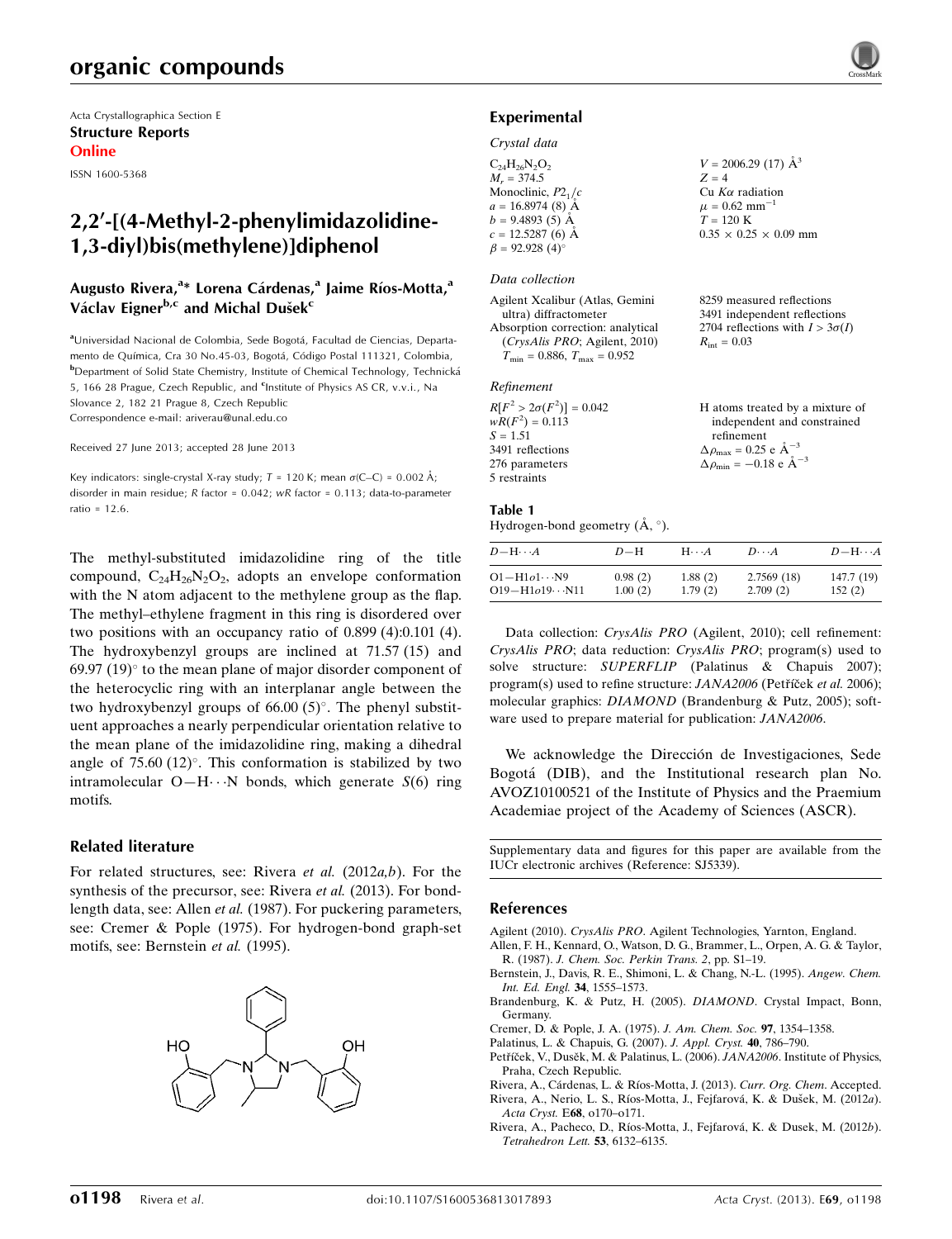# **supporting information**

*Acta Cryst.* (2013). E**69**, o1198 [doi:10.1107/S1600536813017893]

# **2,2′-[(4-Methyl-2-phenylimidazolidine-1,3-diyl)bis(methylene)]diphenol**

## **Augusto Rivera, Lorena Cárdenas, Jaime Ríos-Motta, Václav Eigner and Michal Dušek**

### **S1. Comment**

We have recently synthesized for the first time a series of tetrasubstituted imidazolidines by the reaction of *N*,*N*′-dibenzylpropane-1,2-diamine with substituted benzaldehydes, and we have provided evidence that they display intramolecular O —H···N hydrogen bonds (Rivera *et al.*, 2013). In this article, we further advance these investigations by presenting the crystal structure of the title compound.

In the title compound,  $C_{24}H_{26}N_{2}O_2$ , the methyl-substituted imidazolidine ring exhibits molecular disorder over two orientations, with a refined occupancy ratio of 0.899 (4):0.101 (4) for atoms (C26, C27, C28):(C26′, C27′, C28′). For the major component, the imidazolidine ring (N9/C10/N11/C26/C27) adopts an envelope conformation with atom N11 as the flap: puckering parameters (Cremer & Pople, 1975) being  $Q2 = 0.4429$  (19) Å and  $\Phi = 75.0$  (2)°. The bond lengths (Allen *et al.*, 1987) and angles are close to standard values. Within the imidazolidine ring, bond distances and angles are comparable to those found in related structures (Rivera *et al.*, 2012*a,b*). The C2—O1 and C18—O19 bond lengths are 1.374 (2) and 1.369 (2) Å, respectively, which are comparable to other C—O bond lengths in di-Mannich bases reported by us (Rivera *et al.*, 2012*a,b*). The hydroxybenzyl groups makes an angle of 71.57 (15)° and 69.97 (19)° with the mean plane of heterocyclic ring defined by N9,C10,C26 and C27. With reference to this plane, the phenyl ring is almost perpendicular with a dihedral angle of 75.60 (12)°. The interplanar angle between the two hydroxybenzyl groups is  $66.00(5)$ °.

Single-crystal X-ray diffraction analysis reveals the existence of intramolecular O—H··· N hydrogen-bonding interactions between the two N atoms of the imidazolidine ring and the hydroxyl groups in the aromatic rings with S(6) set graph motifs (Bernstein *et al.* 1995) (Table 1). However, the two observed intramolecular hydrogen bond distances were different (Table 1). It is then surprising to observe the difference in O…N distances between O1…N9 [O…N = 2.757 (2) Å] and O19···N11[O···N = 2.709 (2) Å], which are longer than those observed in a related structure (Rivera *et al.*, 2012*a*). Because the length of hydrogen bonds depends on bond strength, these results indicated that the nitrogen atoms in the title compound are weaker hydrogen bond acceptors than the nitrogen in related structure (Rivera *et al.*, 2012*a*). This fact can be explained by the presence of the aryl group at the aminal carbon, where the imidazolidine ring adopts a conformation that causes an increase in unfavorable through-space interactions between the two nitrogen lone pairs. Thus, one of the possible consequences of these structural features is the reduction in electronic density around the nitrogen atoms.

### **S2. Experimental**

For the originally reported synthesis, see: Rivera *et al.* (2013). The title compound (**I**) were recrystallized from ethanol.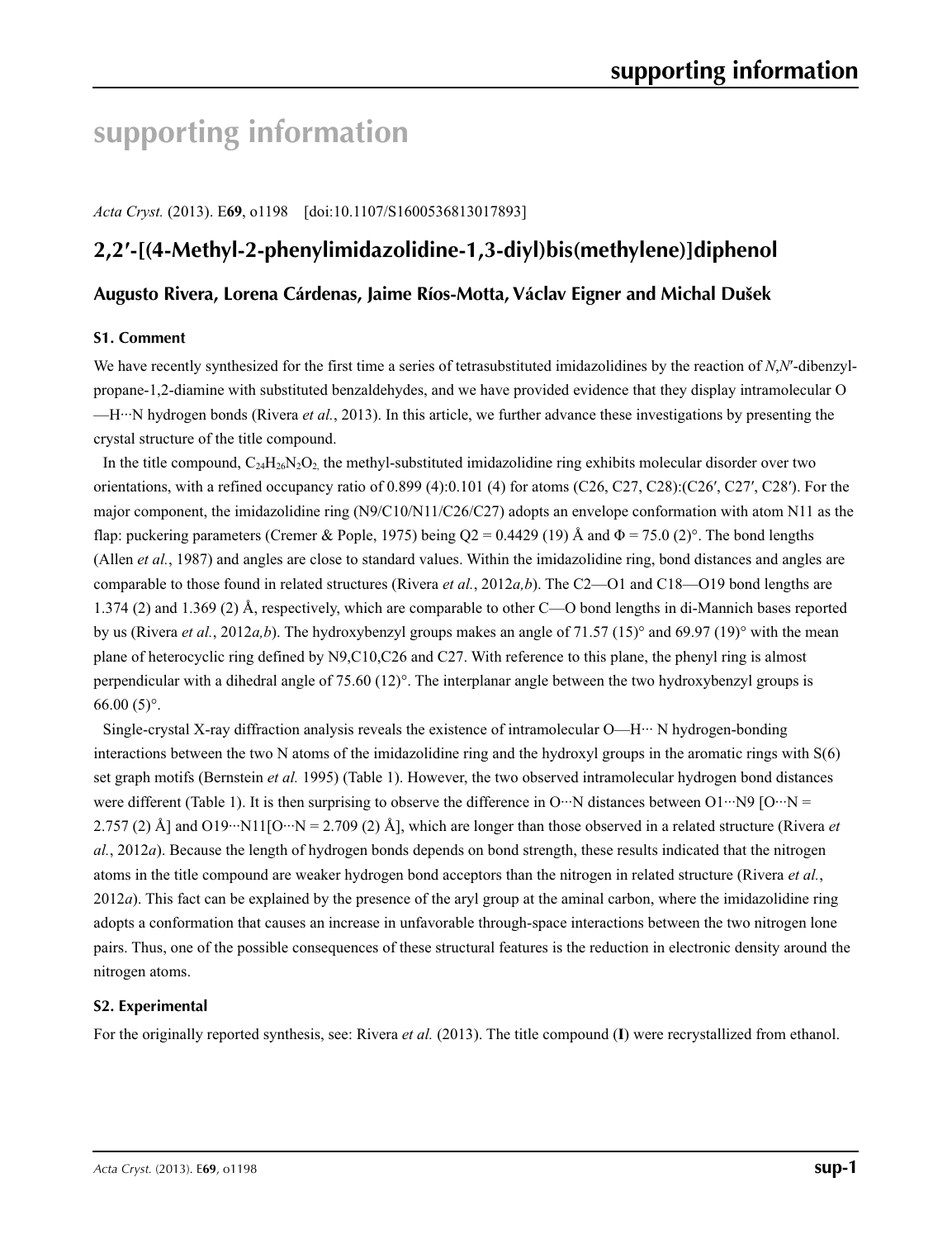## **S3. Refinement**

All hydrogen atoms were discernible in difference Fourier maps and could be refined to reasonable geometry. According to common practice H atoms bonded to C were kept in ideal positions with C–H = 0.96 Å while the coordinates of the H atoms bonded to O were refined freely. In both cases *U*iso(H) was set to 1.2*U*eq(C,*O*). All non-hydrogen atoms were refined using harmonic refinement. The disordered part of molecule was refined with bond lengths kept equal for both groups. The resulting occupancy ratio was 0.899 (4):0.101 (4).



### **Figure 1**

A perspective view of the title compound. Displacement ellipsoids are drawn at the 50% probability level and H atoms are shown as small spheres of arbitrary radii. Hydrogen bonds are drawn as dashed lines and only the major disorder component of the disordered section of the imidazolidine ring is shown.

## **2,2′-[(4-Methyl-2-phenylimidazolidine-1,3-diyl)bis(methylene)]diphenol**

| Crystal data                                                                                                                                                                                                                               |                                                                                                                                                                                                                                                                                       |
|--------------------------------------------------------------------------------------------------------------------------------------------------------------------------------------------------------------------------------------------|---------------------------------------------------------------------------------------------------------------------------------------------------------------------------------------------------------------------------------------------------------------------------------------|
| $C_{24}H_{26}N_2O_2$<br>$M_r = 374.5$<br>Monoclinic, $P2_1/c$<br>Hall symbol: -P 2ycb<br>$a = 16.8974(8)$ Å<br>$b = 9.4893(5)$ Å<br>$c = 12.5287(6)$ Å<br>$\beta$ = 92.928 (4) <sup>o</sup><br>$V = 2006.29(17)$ Å <sup>3</sup><br>$Z = 4$ | $F(000) = 800$<br>$D_x = 1.239$ Mg m <sup>-3</sup><br>Cu Ka radiation, $\lambda = 1.5418$ Å<br>Cell parameters from 3676 reflections<br>$\theta$ = 3.5–66.9°<br>$\mu = 0.62$ mm <sup>-1</sup><br>$T = 120 \text{ K}$<br>Polygon shape, colorless<br>$0.35 \times 0.25 \times 0.09$ mm |
| Data collection                                                                                                                                                                                                                            |                                                                                                                                                                                                                                                                                       |
| Agilent Xcalibur (Atlas, Gemini ultra)<br>diffractometer<br>Radiation source: Enhance Ultra (Cu) X-ray<br>Source<br>Mirror monochromator<br>Detector resolution: $10.3784$ pixels mm <sup>-1</sup><br>$\omega$ scans                       | Absorption correction: analytical<br><i>(CrysAlis PRO</i> ; Agilent, 2010)<br>$T_{\text{min}}$ = 0.886, $T_{\text{max}}$ = 0.952<br>8259 measured reflections<br>3491 independent reflections<br>2704 reflections with $I > 3\sigma(I)$<br>$R_{\text{int}} = 0.03$                    |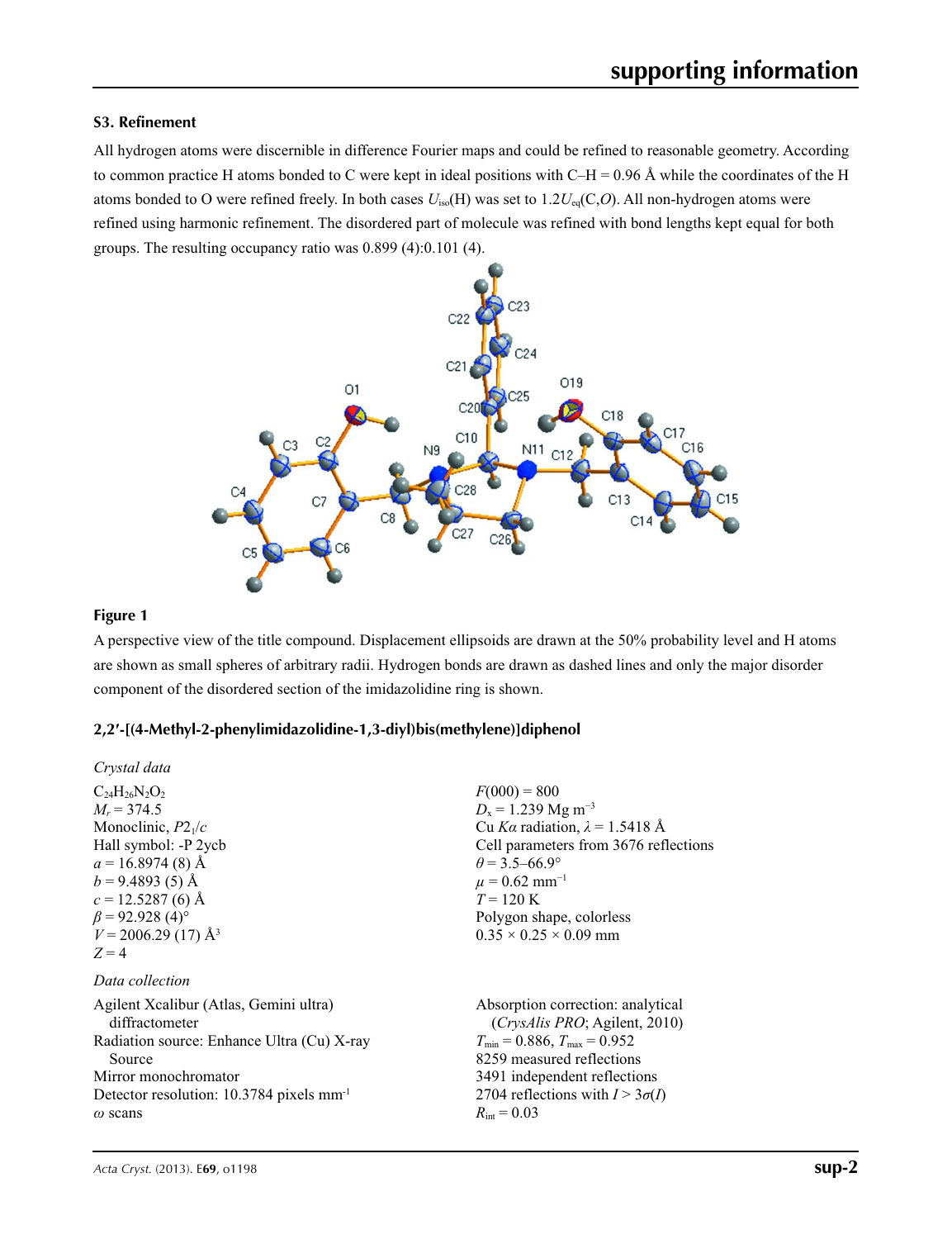| $k = -11 \rightarrow 11$                           |
|----------------------------------------------------|
| $l = -14 \rightarrow 12$                           |
|                                                    |
| H atoms treated by a mixture of independent        |
| and constrained refinement                         |
| Weighting scheme based on measured s.u.'s $w =$    |
| $1/(\sigma^2(I) + 0.0016I^2)$                      |
| $(\Delta/\sigma)_{\text{max}} = 0.049$             |
| $\Delta\rho_{\text{max}}$ = 0.25 e Å <sup>-3</sup> |
| $\Delta\rho_{\rm min} = -0.18$ e Å <sup>-3</sup>   |
| Extinction correction: B-C type 1 Gaussian         |
| isotropic (Becker & Coppens, 1974)                 |
| Extinction coefficient: 3200 (500)                 |
|                                                    |

*Fractional atomic coordinates and isotropic or equivalent isotropic displacement parameters (Å<sup>2</sup>)* 

|                   | $\boldsymbol{x}$ | $\mathcal{Y}$ | $\boldsymbol{Z}$ | $U_{\rm iso}$ */ $U_{\rm eq}$ | Occ. (2) |
|-------------------|------------------|---------------|------------------|-------------------------------|----------|
| O <sub>1</sub>    | 0.10968(7)       | 0.77621(13)   | 0.14452(10)      | 0.0335(4)                     |          |
| O19               | 0.40788(9)       | 1.04207(16)   | 0.27300(11)      | 0.0460(5)                     |          |
| N11               | 0.28125(8)       | 0.99956(14)   | 0.39327(11)      | 0.0262(4)                     |          |
| N9                | 0.16113(8)       | 0.91720(14)   | 0.32755(11)      | 0.0262(4)                     |          |
| C <sub>3</sub>    | $-0.01906(11)$   | 0.84850(19)   | 0.08234(15)      | 0.0323(5)                     |          |
| C17               | 0.49554(10)      | 1.2217(2)     | 0.33593(15)      | 0.0335(6)                     |          |
| C22               | 0.33481(10)      | 0.58293(19)   | 0.28115(14)      | 0.0303(5)                     |          |
| C2                | 0.03749(10)      | 0.83400(18)   | 0.16509(14)      | 0.0282(5)                     |          |
| C18               | 0.43614(10)      | 1.12529(19)   | 0.35565(13)      | 0.0301(5)                     |          |
| C21               | 0.29810(10)      | 0.71116(18)   | 0.29487(13)      | 0.0277(5)                     |          |
| C4                | $-0.09159(11)$   | 0.91012(19)   | 0.10146(15)      | 0.0355(6)                     |          |
| C16               | 0.52487(10)      | 1.3093(2)     | 0.41629(15)      | 0.0360(6)                     |          |
| C13               | 0.40514(10)      | 1.11650(18)   | 0.45702(13)      | 0.0276(5)                     |          |
| C <sub>25</sub>   | 0.26334(10)      | 0.63967(18)   | 0.46963(13)      | 0.0274(5)                     |          |
| C10               | 0.22524(10)      | 0.88368(17)   | 0.40711(13)      | 0.0261(5)                     |          |
| C20               | 0.26239(9)       | 0.74138(17)   | 0.39014(12)      | 0.0241(5)                     |          |
| C12               | 0.34266(11)      | 1.00921(19)   | 0.47984(13)      | 0.0311(5)                     |          |
| C14               | 0.43528(11)      | 1.2068(2)     | 0.53588(14)      | 0.0340(6)                     |          |
| C7                | 0.02229(10)      | 0.87866(17)   | 0.26891(13)      | 0.0275(5)                     |          |
| C28               | 0.17720(14)      | 1.1089(2)     | 0.19419(16)      | 0.0394(7)                     | 0.899(4) |
| C <sub>23</sub>   | 0.33604(10)      | 0.48228(19)   | 0.36133(14)      | 0.0315(5)                     |          |
| C <sub>24</sub>   | 0.29998(10)      | 0.51088(19)   | 0.45540(14)      | 0.0310(5)                     |          |
| C8                | 0.08435(10)      | 0.86041(19)   | 0.35794(13)      | 0.0311(5)                     |          |
| C6                | $-0.05061(10)$   | 0.94177(19)   | 0.28506(15)      | 0.0333(6)                     |          |
| C <sub>5</sub>    | $-0.10736(11)$   | 0.95685(19)   | 0.20251(15)      | 0.0357(6)                     |          |
| C27               | 0.16255(12)      | 1.07345(19)   | 0.30988(16)      | 0.0280(6)                     | 0.899(4) |
| C <sub>26</sub>   | 0.22944(12)      | 1.1238(2)     | 0.38684(17)      | 0.0288(6)                     | 0.899(4) |
| C26'              | 0.1443(9)        | 1.0661(5)     | 0.3488(14)       | 0.0280(6)                     | 0.101(4) |
| C27'              | 0.2300(7)        | 1.1160(12)    | 0.3475(10)       | 0.0288(6)                     | 0.101(4) |
| C15               | 0.49529(11)      | 1.3021(2)     | 0.51673(15)      | 0.0383(6)                     |          |
| H <sub>1c</sub> 3 | $-0.008331$      | 0.816175      | 0.011928         | $0.0387*$                     |          |
| H <sub>1c17</sub> | 0.516222         | 1.227294      | 0.266103         | $0.0402*$                     |          |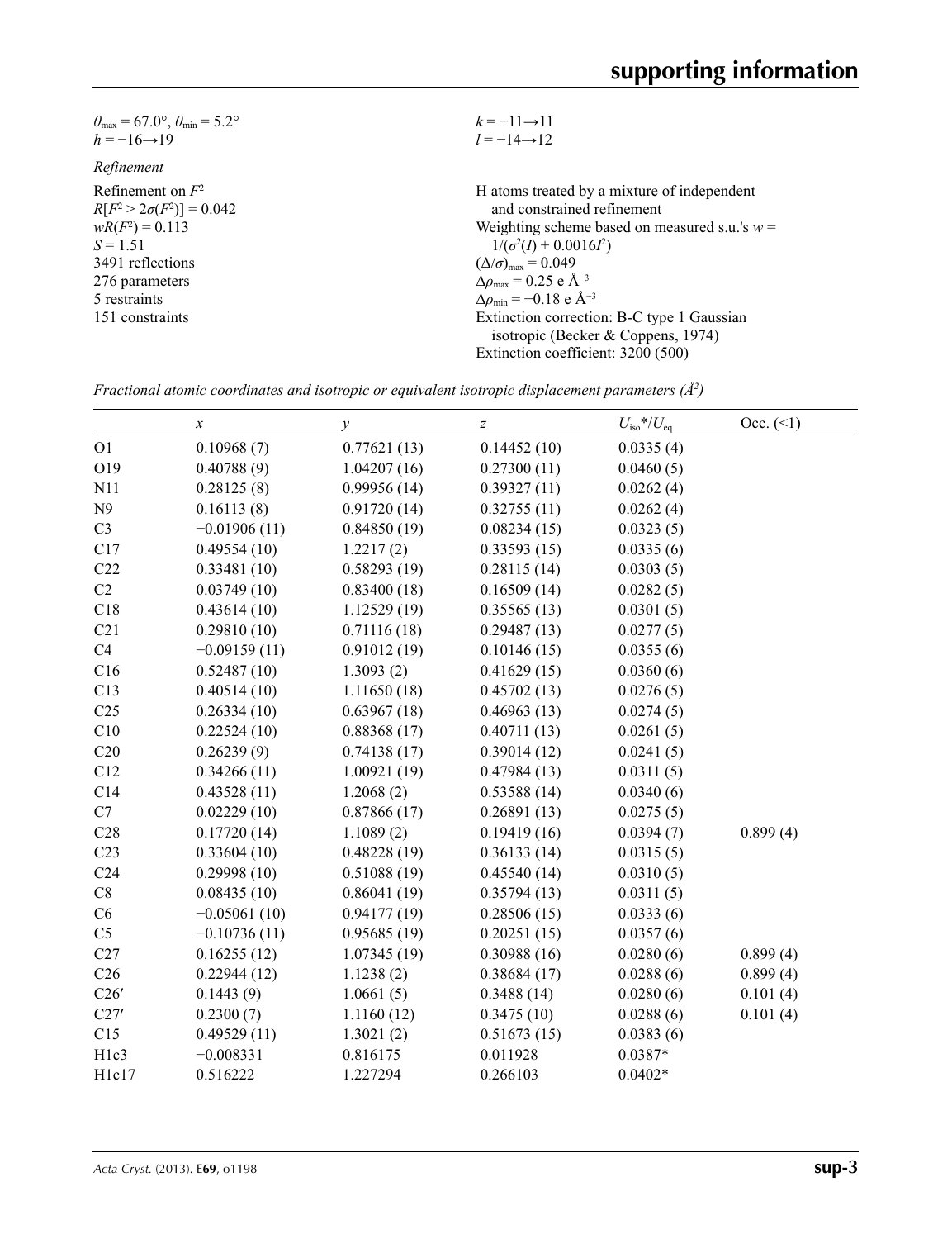| H1c22                         | 0.359666    | 0.563345 | 0.21556    | $0.0364*$ |          |
|-------------------------------|-------------|----------|------------|-----------|----------|
| H1c21                         | 0.29715     | 0.779845 | 0.238562   | $0.0333*$ |          |
| H <sub>1c4</sub>              | $-0.130988$ | 0.920237 | 0.044006   | $0.0426*$ |          |
| H1c16                         | 0.566013    | 1.375547 | 0.402306   | $0.0432*$ |          |
| H1c25                         | 0.238354    | 0.658669 | 0.535225   | $0.0329*$ |          |
| H1c10                         | 0.207032    | 0.876559 | 0.478241   | $0.0313*$ |          |
| H1c12                         | 0.367021    | 0.918641 | 0.490924   | $0.0373*$ |          |
| H2c12                         | 0.31869     | 1.033102 | 0.545288   | $0.0373*$ |          |
| H1c14                         | 0.414141    | 1.203482 | 0.60552    | $0.0408*$ |          |
| H1c28                         | 0.177434    | 1.20937  | 0.185208   | $0.0473*$ | 0.899(4) |
| H2c28                         | 0.227476    | 1.071195 | 0.175972   | $0.0473*$ | 0.899(4) |
| H3c28                         | 0.135948    | 1.068532 | 0.148357   | $0.0473*$ | 0.899(4) |
| H1c23                         | 0.361769    | 0.393343 | 0.351577   | $0.0378*$ |          |
| H1c24                         | 0.300297    | 0.441351 | 0.511081   | $0.0373*$ |          |
| H <sub>1c8</sub>              | 0.06796     | 0.908229 | 0.420618   | $0.0373*$ |          |
| H2c8                          | 0.090006    | 0.762114 | 0.374792   | $0.0373*$ |          |
| H <sub>1c6</sub>              | $-0.061615$ | 0.975461 | 0.35501    | $0.04*$   |          |
| H <sub>1c5</sub>              | $-0.157476$ | 0.9996   | 0.215351   | $0.0429*$ |          |
| H1c27                         | 0.113089    | 1.118473 | 0.322895   | $0.0336*$ | 0.899(4) |
| H1c26                         | 0.256822    | 1.200587 | 0.355095   | $0.0346*$ | 0.899(4) |
| H2c26                         | 0.208953    | 1.141634 | 0.455632   | $0.0346*$ | 0.899(4) |
| H1c15                         | 0.516029    | 1.362475 | 0.572938   | $0.046*$  |          |
| C28'                          | 0.2525(10)  | 1.162(2) | 0.2369(11) | 0.042(6)  | 0.101(4) |
| H <sub>1</sub> o <sub>1</sub> | 0.1465(13)  | 0.812(2) | 0.2010(16) | $0.0402*$ |          |
| H1019                         | 0.3584(15)  | 1.002(2) | 0.3010(17) | $0.0552*$ |          |
| H1c26'                        | 0.125922    | 1.075665 | 0.419702   | $0.0336*$ | 0.101(4) |
| H2c26'                        | 0.114337    | 1.105645 | 0.288888   | $0.0336*$ | 0.101(4) |
| H1c27'                        | 0.237554    | 1.19909  | 0.390453   | $0.0346*$ | 0.101(4) |
| H1c28'                        | 0.252753    | 1.082083 | 0.190266   | $0.0509*$ | 0.101(4) |
| H2c28'                        | 0.214686    | 1.230137 | 0.208928   | $0.0509*$ | 0.101(4) |
| H3c28'                        | 0.304301    | 1.204201 | 0.241575   | $0.0509*$ | 0.101(4) |
|                               |             |          |            |           |          |

*Atomic displacement parameters (Å2 )*

|                 | $U^{11}$  | $L^{22}$   | $U^{33}$   | I/I <sup>2</sup> | $U^{13}$     | $L^{23}$     |
|-----------------|-----------|------------|------------|------------------|--------------|--------------|
| O <sub>1</sub>  | 0.0253(6) | 0.0372(7)  | 0.0383(7)  | 0.0031(5)        | 0.0046(5)    | $-0.0046(5)$ |
| O <sub>19</sub> | 0.0470(8) | 0.0509(9)  | 0.0409(8)  | $-0.0076(7)$     | 0.0101(7)    | $-0.0169(6)$ |
| N <sub>11</sub> | 0.0290(7) | 0.0204(7)  | 0.0290(7)  | $-0.0013(6)$     | $-0.0014(6)$ | 0.0009(6)    |
| N9              | 0.0251(7) | 0.0219(7)  | 0.0314(7)  | $-0.0004(6)$     | 0.0008(6)    | 0.0031(6)    |
| C <sub>3</sub>  | 0.0309(9) | 0.0308(9)  | 0.0353(9)  | $-0.0024(7)$     | 0.0035(7)    | 0.0023(7)    |
| C17             | 0.0241(8) | 0.0393(11) | 0.0373(10) | 0.0043(8)        | 0.0043(7)    | 0.0022(8)    |
| C <sub>22</sub> | 0.0260(8) | 0.0305(9)  | 0.0348(9)  | $-0.0043(7)$     | 0.0045(7)    | $-0.0092(7)$ |
| C2              | 0.0250(8) | 0.0234(8)  | 0.0366(9)  | $-0.0016(7)$     | 0.0048(7)    | 0.0012(7)    |
| C18             | 0.0269(8) | 0.0295(9)  | 0.0336(9)  | 0.0071(7)        | $-0.0008(7)$ | $-0.0054(7)$ |
| C <sub>21</sub> | 0.0282(8) | 0.0271(9)  | 0.0278(8)  | $-0.0047(7)$     | 0.0003(7)    | $-0.0002(7)$ |
| C4              | 0.0286(9) | 0.0318(10) | 0.0455(11) | $-0.0007(8)$     | $-0.0045(8)$ | 0.0070(8)    |
| C16             | 0.0252(9) | 0.0362(10) | 0.0459(11) | $-0.0027(8)$     | $-0.0037(8)$ | 0.0094(9)    |
| C13             | 0.0283(8) | 0.0252(9)  | 0.0287(8)  | 0.0028(7)        | $-0.0034(7)$ | 0.0024(7)    |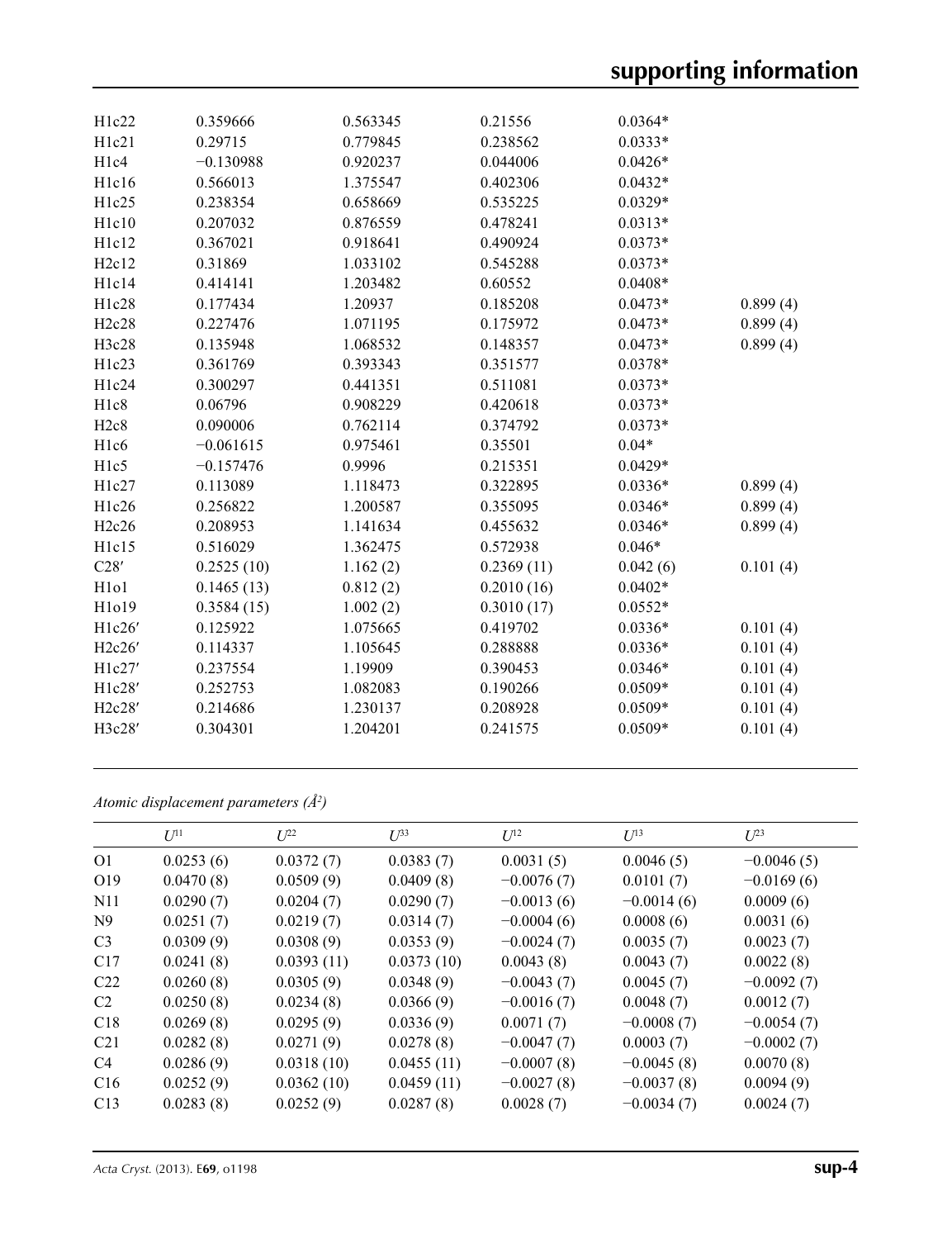| C <sub>25</sub> | 0.0243(8)  | 0.0265(9)  | 0.0315(9)  | $-0.0021(7)$  | 0.0024(7)     | 0.0013(7)    |
|-----------------|------------|------------|------------|---------------|---------------|--------------|
| C10             | 0.0285(8)  | 0.0250(9)  | 0.0248(8)  | $-0.0010(7)$  | 0.0022(7)     | 0.0013(7)    |
| C <sub>20</sub> | 0.0222(8)  | 0.0228(8)  | 0.0271(8)  | $-0.0028(7)$  | $-0.0003(6)$  | $-0.0018(6)$ |
| C12             | 0.0377(10) | 0.0288(9)  | 0.0263(8)  | $-0.0036(8)$  | $-0.0031(7)$  | 0.0019(7)    |
| C <sub>14</sub> | 0.0382(10) | 0.0365(10) | 0.0269(9)  | $-0.0061(8)$  | $-0.0034(7)$  | 0.0017(7)    |
| C7              | 0.0244(8)  | 0.0245(9)  | 0.0339(9)  | $-0.0008(7)$  | 0.0042(7)     | 0.0018(7)    |
| C <sub>28</sub> | 0.0519(14) | 0.0285(11) | 0.0372(11) | $-0.0055(10)$ | $-0.0041(10)$ | 0.0045(9)    |
| C <sub>23</sub> | 0.0228(8)  | 0.0243(9)  | 0.0473(10) | $-0.0008(7)$  | 0.0011(7)     | $-0.0053(8)$ |
| C <sub>24</sub> | 0.0272(8)  | 0.0257(9)  | 0.0402(10) | $-0.0012(7)$  | 0.0014(7)     | 0.0053(7)    |
| C8              | 0.0265(9)  | 0.0350(10) | 0.0322(9)  | $-0.0002(8)$  | 0.0066(7)     | 0.0009(7)    |
| C <sub>6</sub>  | 0.0278(9)  | 0.0306(10) | 0.0420(10) | 0.0023(7)     | 0.0069(8)     | $-0.0016(8)$ |
| C <sub>5</sub>  | 0.0256(9)  | 0.0319(10) | 0.0499(11) | 0.0037(8)     | 0.0041(8)     | 0.0004(8)    |
| C <sub>27</sub> | 0.0277(11) | 0.0219(9)  | 0.0344(13) | 0.0017(8)     | 0.0008(9)     | 0.0021(8)    |
| C <sub>26</sub> | 0.0352(10) | 0.0208(9)  | 0.0304(13) | 0.0011(8)     | 0.0013(9)     | $-0.0022(8)$ |
| C26'            | 0.0277(11) | 0.0219(9)  | 0.0344(13) | 0.0017(8)     | 0.0008(9)     | 0.0021(8)    |
| C27'            | 0.0352(10) | 0.0208(9)  | 0.0304(13) | 0.0011(8)     | 0.0013(9)     | $-0.0022(8)$ |
| C15             | 0.0405(10) | 0.0361(11) | 0.0372(10) | $-0.0099(9)$  | $-0.0084(8)$  | 0.0007(8)    |
| C28'            | 0.036(10)  | 0.052(13)  | 0.039(11)  | $-0.021(9)$   | $-0.002(8)$   | 0.016(9)     |
|                 |            |            |            |               |               |              |

## *Geometric parameters (Å, º)*

| $O1-C2$       | 1.374(2)  | $C10$ — $H1c10$ | 0.96      |
|---------------|-----------|-----------------|-----------|
| $O19 - C18$   | 1.369(2)  | $C12 - H1c12$   | 0.96      |
| $N11 - C10$   | 1.467(2)  | $C12-H2c12$     | 0.96      |
| $N11 - C12$   | 1.465(2)  | $C14 - C15$     | 1.389(3)  |
| $N11 - C26$   | 1.469(2)  | $C14 - H1c14$   | 0.96      |
| $N11 - C27'$  | 1.500(12) | $C7-C8$         | 1.501(2)  |
| $N9 - C10$    | 1.469(2)  | $C7-C6$         | 1.394(2)  |
| $N9-C8$       | 1.473(2)  | $C28 - C27$     | 1.521(3)  |
| $N9 - C27$    | 1.500(2)  | $C28 - H1c28$   | 0.96      |
| $N9 - C26'$   | 1.469(6)  | C28-H2c28       | 0.96      |
| $C3-C2$       | 1.380(2)  | C28-H3c28       | 0.96      |
| $C3-C4$       | 1.390(3)  | $C23-C24$       | 1.381(3)  |
| $C3 - H1c3$   | 0.96      | $C23$ —H $1c23$ | 0.96      |
| $C17 - C18$   | 1.389(2)  | $C24 - H1c24$   | 0.96      |
| $C17 - C16$   | 1.378(3)  | $C8 - H1c8$     | 0.96      |
| $C17 - H1c17$ | 0.96      | $C8 - H2c8$     | 0.96      |
| $C22-C21$     | 1.381(2)  | $C6-C5$         | 1.381(3)  |
| $C22-C23$     | 1.385(3)  | $C6 - H1c6$     | 0.96      |
| $C22-H1c22$   | 0.96      | $C5 - H1c5$     | 0.96      |
| $C2-C7$       | 1.404(2)  | $C27-C26$       | 1.525(3)  |
| $C18 - C13$   | 1.401(2)  | C27-H1c27       | 0.96      |
| $C21 - C20$   | 1.395(2)  | $C26 - H1c26$   | 0.96      |
| $C21 - H1c21$ | 0.96      | C26-H2c26       | 0.96      |
| $C4 - C5$     | 1.380(3)  | $C26'$ — $C27'$ | 1.525(19) |
| $C4 - H1c4$   | 0.96      | C26'-H1c26'     | 0.96      |
| $C16-C15$     | 1.379(3)  | C26'-H2c26'     | 0.96      |
| $C16 - H1c16$ | 0.96      | $C27'$ - $C28'$ | 1.52(2)   |
|               |           |                 |           |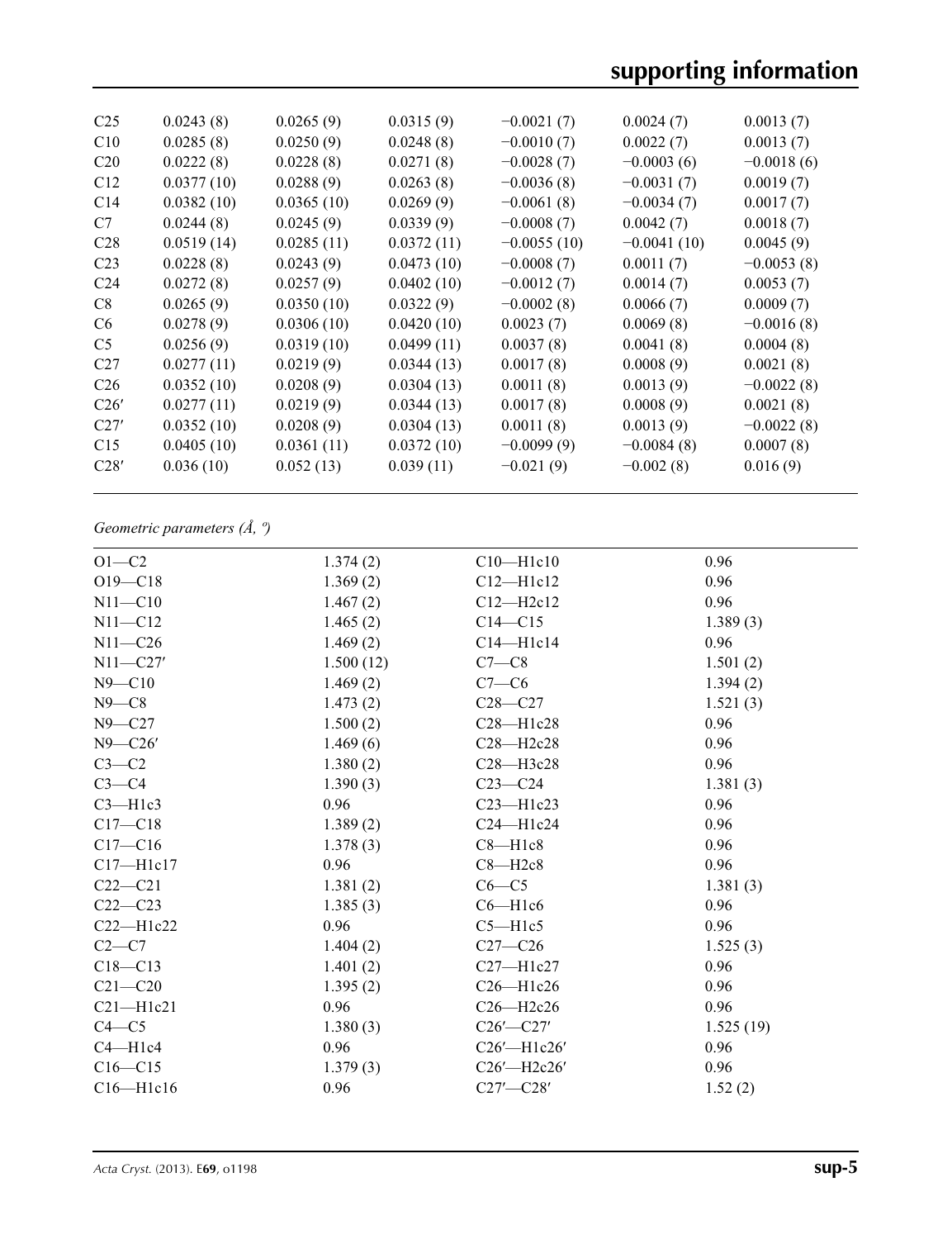| $C13 - C12$        | 1.505(2)    | $C27'$ —H $1c27'$      | 0.96       |
|--------------------|-------------|------------------------|------------|
| $C13-C14$          | 1.385(2)    | $C15 - H1c15$          | 0.96       |
| $C25 - C20$        | 1.386(2)    | C28'-H1c28'            | 0.96       |
| $C25-C24$          | 1.386(2)    | C28'-H2c28'            | 0.96       |
| $C25 - H1c25$      | 0.96        | C28'-H3c28'            | 0.96       |
| $C10 - C20$        | 1.509(2)    |                        |            |
|                    |             |                        |            |
| $C10 - N11 - C12$  | 113.34(13)  | $C2-C7-C6$             | 117.97(15) |
| $C10 - N11 - C26$  | 102.83(13)  | $C8-C7-C6$             | 122.06(16) |
| $C10 - N11 - C27'$ | 103.5(5)    | C27-C28-H1c28          | 109.47     |
| $C12 - N11 - C26$  | 112.84(13)  | C27-C28-H2c28          | 109.47     |
| $C12 - N11 - C27'$ | 127.6(5)    | C27-C28-H3c28          | 109.47     |
| $C10 - N9 - C8$    | 111.98(13)  | H1c28-C28-H2c28        | 109.47     |
| $C10 - N9 - C27$   | 107.30(13)  | H1c28-C28-H3c28        | 109.47     |
| $C10 - N9 - C26'$  | 103.2(6)    | H2c28-C28-H3c28        | 109.47     |
| $C8 - N9 - C27$    | 114.89(14)  | $C22-C23-C24$          | 119.49(16) |
| $C8 - N9 - C26'$   | 97.1(6)     | C22-C23-H1c23          | 120.25     |
| $C2-C3-C4$         | 119.68 (17) | C24-C23-H1c23          | 120.25     |
| $C2-C3-H1c3$       | 120.16      | $C25-C24-C23$          | 120.18(16) |
| $C4-C3-H1c3$       | 120.16      | C25-C24-H1c24          | 119.91     |
| $C18 - C17 - C16$  | 120.22(17)  | C23-C24-H1c24          | 119.91     |
| C18-C17-H1c17      | 119.89      | $N9 - C8 - C7$         | 110.91(14) |
| C16-C17-H1c17      | 119.89      | $N9-C8-H1c8$           | 109.47     |
| $C21 - C22 - C23$  | 120.50(16)  | N9-C8-H2c8             | 109.47     |
| C21-C22-H1c22      | 119.75      | $C7-C8-H1c8$           | 109.47     |
| C23-C22-H1c22      | 119.75      | C7-C8-H2c8             | 109.47     |
| $O1 - C2 - C3$     | 119.08(15)  | H1c8-C8-H2c8           | 108        |
| $O1 - C2 - C7$     | 120.03(14)  | $C7-C6-C5$             | 121.38(17) |
| $C3-C2-C7$         | 120.89(16)  | $C7-C6-H1c6$           | 119.31     |
| O19-C18-C17        | 118.21(16)  | $C5-C6-H1c6$           | 119.31     |
| O19-C18-C13        | 121.29(15)  | $C4-C5-C6$             | 119.63(17) |
| $C17 - C18 - C13$  | 120.49(16)  | $C4-C5-H1c5$           | 120.19     |
| $C22-C21-C20$      | 120.31(15)  | $C6-C5-H1c5$           | 120.19     |
| $C22-C21-H1c21$    | 119.85      | N9-C27-C28             | 111.35(15) |
| $C20-C21-H1c21$    | 119.85      | N9-C27-C26             | 103.51(14) |
| $C3-C4-C5$         | 120.43(17)  | $N9$ — $C27$ — $H1c27$ | 113.22     |
| $C3-C4-H1c4$       | 119.78      | $C28-C27-C26$          | 112.46(17) |
| $C5-C4-H1c4$       | 119.78      | C28-C27-H1c27          | 104.42     |
| $C17 - C16 - C15$  | 120.21(17)  | C26-C27-H1c27          | 112.13     |
| $C17-C16-H1c16$    | 119.9       | N11-C26-C27            | 101.74(14) |
| $C15-C16-H1c16$    | 119.9       | N11-C26-H1c26          | 109.47     |
| $C18 - C13 - C12$  | 120.74(15)  | N11-C26-H2c26          | 109.47     |
| $C18 - C13 - C14$  | 117.97(16)  | C27-C26-H1c26          | 109.47     |
| $C12 - C13 - C14$  | 121.27(15)  | C27-C26-H2c26          | 109.47     |
| $C20-C25-C24$      | 120.70(16)  | H1c26-C26-H2c26        | 116.23     |
| C20-C25-H1c25      | 119.65      | N9-C26'-H1c26'         | 109.47     |
| $C24-C25-H1c25$    | 119.65      | N9-C26'-H2c26'         | 109.47     |
| $N11 - C10 - N9$   | 102.44(12)  | C27'-C26'-H1c26'       | 109.47     |